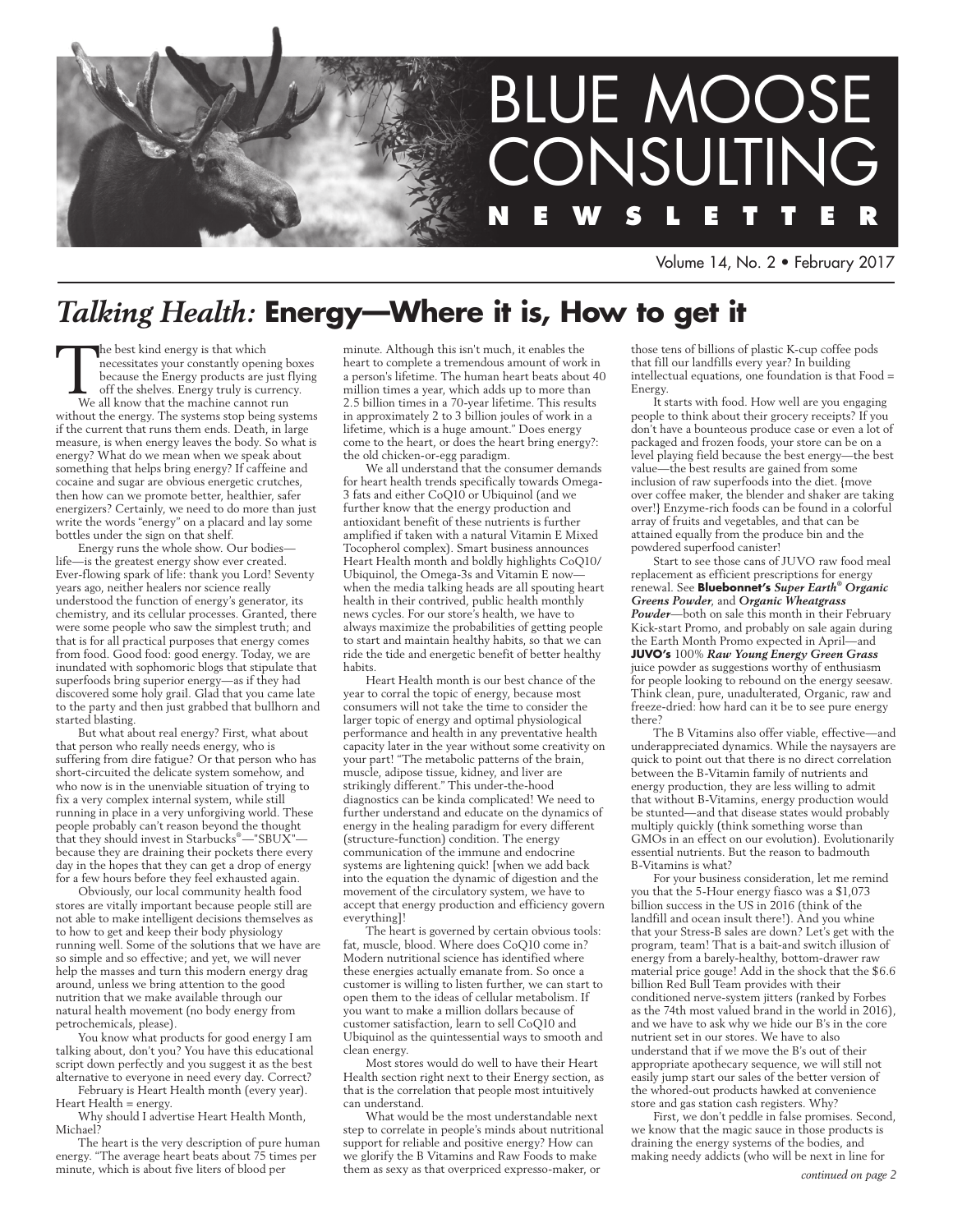#### **Energy—Where it is, How to Get it** *continued from page 1*

TrumpCare when they crash and burn). People are being sickened in many ways in our profit-oriented system: another reason that our stores are invaluable to our local communities.

The anarchistic path away from peaceful public health is further complicated by the self-affirmed expert internet truthsayers who ignore the mysterious equations that are available to regain health by shouting against everything that science has learned about energy dynamics. The consensus from the rabble is that nothing found in a health food store is valuable, plausible or substantiated (and this is why the internet has such a stellar reputation). As if the mainstream were in collusion. So, how can we fight against these odds: how can we bring real health to the looney-circus?

Energy: from food. B-Vitamins: critical to the equation. Undeniable.

Are you getting that conversation across? Energy cannot be converted from food without the B-Vitamin Family (among other things). While we all should look at the function and support for the production of energy wholistically, we also should be aware of the business benefit of knowing how to present and promote energy. The dramatically outrageous suggestion of putting the B-Vitamins and the Enzymes next to the Produce section is the direction that our creativity should be going. Of course, there are probably better ideas.

Enzymes and B-Vitamins. The enzymes are loaded into the food, but the B-Vitamins are mostly lost from the food in transit, processing and cooking. So let's go back to the notion of bathing the body in B-Vitamins: but with a bath of quality B's, made correctly—Vit.B-source as a political issue. (B's produced in the European Union: E.U. B's, not B's from China)

Fight for the B-Complex sale by promoting Bluebonnet Nutrition's *Super Earth® Cellular Active® Co-Enzyme B Complex veggie caps* (50- 100s) which provides a full spectrum of high potency B vitamins with their respective coenzyme forms, which are better absorbed and retained. Reboot your store's Energy conversation here and now.

Energy: find it here. The catalyst tool for conversion: essential! Your store sign can read: "Daily Whole Foods-based Energy. Without the stupid little plastic bottle. 2x a day is a positive option". Now the body is more readily able to activate the energy, naturally!

Understand and utilize the critical word "metabolism", because that is what energy is all about. Let's swiftly run through the B Vitamins that are essential to Energy. All the B-vitamins turn food into energy and support the energy metabolism process. B-2, B-6, B--12 and B3 (niacin) and B-5 (pantothenic acid) are the most important of the family of metabolizers. B-2, which supports energy metabolism, makes me hungry as it is found in large amounts in spinach, beet greens and tempeh).

B-3 (niacin) converts food to energy, and aids brain energy. As a vasodilator, it brings more blood and therefore more glucose and oxygen to the brain, feeding it more ATP. (more on adenosine triphosphate later in this article). ATP, the primary source of cellular energy in the brain, is THE BIG THING along with the good fats, for optimal brain function. Wow: who knew the versatile-Bs were superheroes there too!

B-6 also plays a key role in ATP production, and its special superhero skill is in the metabolism of hemoglobin, which transports oxygen through the blood to its destination in the metabolism of ATP. Circulation, B-6 is basic. A complete review of energy cannot ignore the critical role of glucose, and B-6 also plays a role in maintaining blood glucose levels. Dieters will like hearing that, when caloric intake is low, B-6 increases the efficiency of converting stored carbohydrates to glucose in the blood. While all these nutrients are only needed in

small amounts, if they are absent, metabolic chicanery ensues.

B-5 (pantothenic acid) does play a role in the formation of a necessary mitochondria enzyme, but its main support in preventing fatigue is its function on combatting stress in the body.

B-12 in either form (cobalamin or in the more bioactive, methylcobalamin) aids energy by delivering oxygen to the cells for ATP production. B-12 gets all the press for Energy because it is such a delicate nutrient and because its deficiency can occur easily for many people. B-12 is stored in the liver—and the naysayers will never disappear—but ask a person who feels lethargic and out-of-step and who then gets noticeable action from a quality sublingual B-12 if they doubt the power of B-12 as a simple and safe activator. That is why B-12 is your best-selling single B! So, can you increase those sales?

In the orchestration of a total body system, it is necessary to also say that the Family—B-1, B-2, B-3 (niacin), B-6 and B-12—are also essential for the normal functioning of the nervous system. Natural solutions, that we have not been focused on. Basic nutritional education. Business opportunities. Food. Energy. B-Vitamins and Enzymes. Bluebonnet Nutrition® : the Power Inside.

Vitamins should not be considered direct energy sources, though their function—binding to enzymes to facilitate chemical actions—does indeed have an undeniable correlation with energy production.

The B-Vitamins are cofactors: cofactors to what? Many vitamins, including the B-complex family, are catalyzed into various coenzymes that precipitate further action. They are the energy signaling devices that spark further action. Most of this other action involves nucleotides, which is why people practicing smart nutrition are often adding Brewer's Yeast to their diets daily. A scoop of energetic goodness!

Bluebonnet's *Super Earth® Brewer's Yeast Powder* provides a select strain of *Sacchromyces cerevisiae*, carefully grown on certified non-GMO sugar beet molasses. Bluebonnet's brewer's yeast is non-GMO and provide a toasted, non-bitter, savory flavor that can be incorporated into any recipe to improve texture and nutritional value. A vegan source of high-quality protein with all of the essential amino acids, dietary fiber, most of the B vitamins including folate, calcium, magnesium, potassium, copper, chromium, selenium zinc and micronutrients. Bluebonnet's Super Earth® Brewer's Yeast Powder: perfect whole food nutrition to support optimal natural energy.

Food, B Vitamins, Enzymes: where our efforts should be directed. The Enzymes are more than a seminal punk rock band from Washington, DC in the early 1980s: they are the main reason to eat food, as they are nature's catalysts. They are the movers and shakers of energy for life on earth. "I'll order the real food for the enzymes, please". Yeah, that inconspicuous JUVO *Raw Meal* may be one of the most important products in your store. They have an unchanging mission to increase plant based, Certified-Organic, Raw, Freeze-dried food consumption in America for world peace and public health. Other companies may yell louder and flash with sparkly SPIN—and cleverly cheat you of

*continued on page 6*

### **Keep your bottom line up-to-Date**

#### **PRICE INCREASES IN 2017**

Herb Pharm Prices go up February 15th

Aloe Life prices go up March 1st: think ahead and buy case stacks in February

#### Bluebonnet Nutrition's Prices increased February 1st

- ~ Make sure changes are instituted in your computers
- ~ Using a price gun: make sure that products are properly "fronted"

### **Bluebonnet Nutrition PRODUCT SPOTLIGHT Now with a non-GMO seal**

**Early Promise Prenatal® Gentle DHA** 

#178 Early Promise Prenatal® Gentle DHA 200 mg Vegetarian Softgels #179 Early Promise Prenatal® Gentle DHA 200 mg Vegetarian Softgels

#### KEY SALES POINTS

- sold to health food stores, with a respected MAP Policy
- the vegetarian consumer prefers glass bottles
- everyday 50% margin makes it a nice profit for your store too!



Bluebonnet's Early Promise Prenatal® Gentle DHA 200 mg Vegetarian Softgels contain life'sDHA™, a vegetable-based pharmaceutical-grade docosahexaenoic acid (DHA) in a natural-triglyceride form derived from marine algae. life'sDHA™ is the perfect complement to any woman's diet during pregnancy and/or lactation.

Available in easy-to-swallow vegetarian softgels for a truly vegetarian formula from the inside out. 1 veggie softgel = 200 mg EPA

#178 30 veggie softgels \$10.25 -\$20.50 #179 60 veggie softgels \$18.25 -\$36.50

#### The life'sDHA Advantage: A Vegetarian Source of DHA

Most people know that fish are a rich source of DHA, but what they don't know is that fish get DHA from the algae they eat in their food chain. life'sDHA goes straight to the source, producing DHA from the same microalgae sources fish get it from. Grown in a controlled environment, life'sDHA is a vegetarian and sustainable source of DHA.

#### Benefits of life'sDHA

- Vegetarian, sustainable source
- Produced in an FDA-inspected facility under current GMPs in a controlled environment from start to finish
- Trusted source used the vast majority of infant formulas in the US
- Provides important brain, eye and heart health benefits

#### Production of life'sDHA

life'sDHA's manufacturing plants specialize in the production and refinement of DHA from algae. The process begins with the initial algae cell culture and results in highly purified DHA oil. The microalgae are grown in fermentors that range in size from 80,000 to 260,000 liters. When grown, the microalgae is then harvested and processed to extract the clear, amber-colored oil rich in DHA.

### **ADD DHA Now**

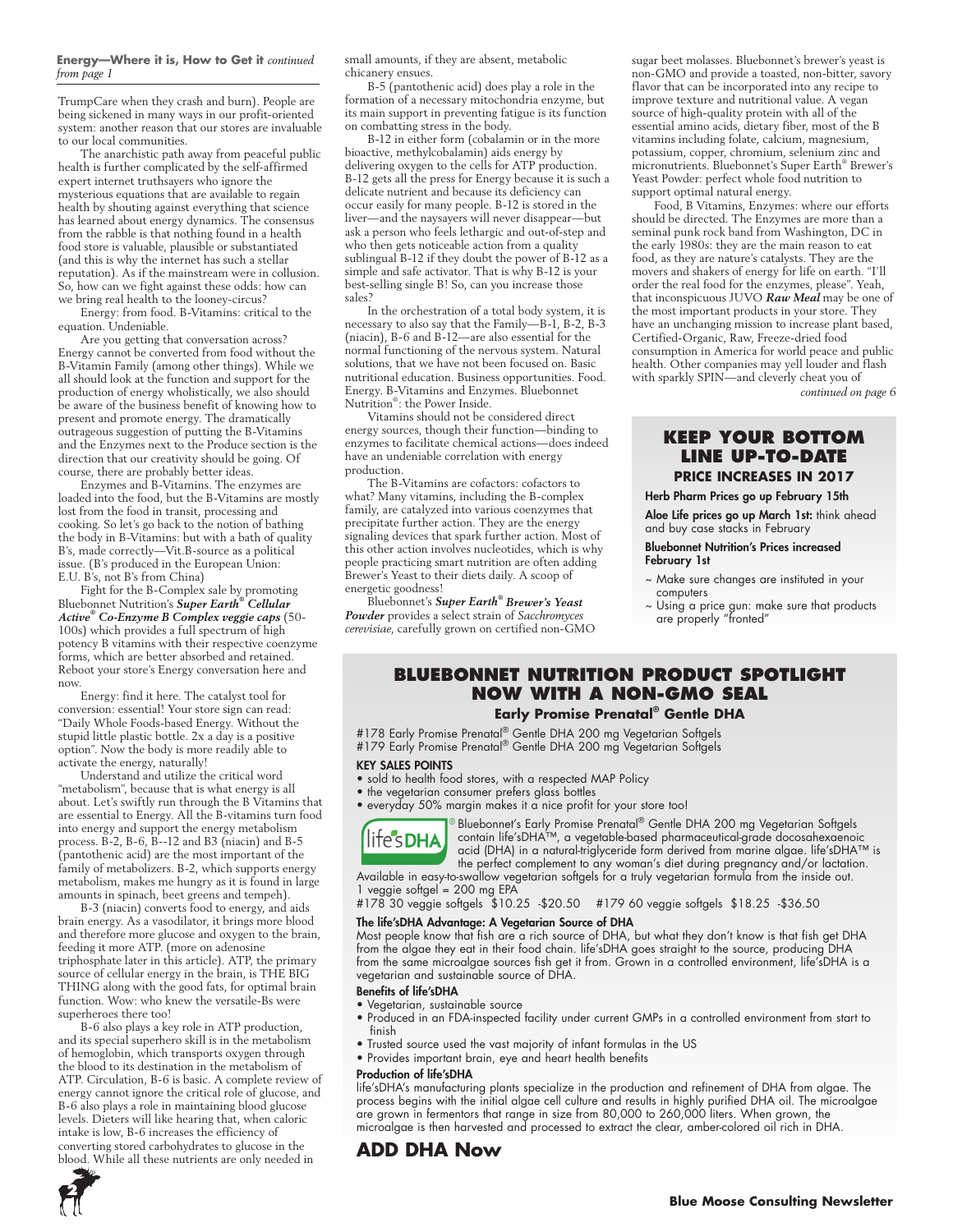

#### **CAUTION: FLU SEASON IS HERE**

**This Season take a broad spectrum approach to your Immune Health** Two Steps to Wellness: ^ Daily Immune Builder™ ^ Rapid Immune Boost™<br>~~~~~~~~~~~~~~~~~~~~~~~~

Promotion: through March 31 **Herbs for Gastrointestinal Health** Q1 2017 Promotion

**MIX & MATCH any 12-24 of the Featured Products for a 20% OFF discount**

**MIX & MATCH any 25 of the Featured Products for a 25% OFF discount FEATURED PRODUCTS:** four (4) useful formulas; 2 sizes: 1 oz. + 2 oz. • Better Bitters™ ABSINTHIUM • Better Bitters™ BITTERSWEET

• Better Bitters™ ORANGE • Better Bitters™ CLASSIC http://betterbitters.herb-pharm.com/

Meet the parameters from the Featured Products and you can then choose from a selection of Bonus Products (listed below) that will qualify^ for the same discount as the Featured Products on your order. No minimums

^ reorders of any Featured or Bonus Products will receive the qualified discount throughout the promotional period. Discount applies 1. 2. And 4 oz. sizes. The same discount structure applies to reorder.

**BONUS PRODUCTS:** • Tummy TLC™ • Intestinal Soother™ • Liver Health • Herbal Detox • Peppermint Spirits

*Tummy TLC™* ~ Chamomile flower\*, Lemon Balm leaf\*, Catnip herb\* Fennel seed\*, Ginger rhizome\*, Peppermint essential oil\*. CONTAINS NO ALCOHOL *Intestinal Soother™ Compound* ~ Chamomile flower, Fennel seed, Turmeric rhizome,

Wild Yam rhizome, Cinnamons bark, Peppermint leaf, Peppermint essential oil *Liver Health* ~ Dandelion root, leaf & flower\*, Oregon Grape root^, Milk Thistle (Seed

Coat)^, Artichoke leaf & flower bud\*, Schisandra berry\*, Fennel seed\*<br>Herbal Detox™ ~ Red Clover leaf & flower\*, Licorice root\*, Buckthorn aged bark\*^, Burdock seed\*^, Oregon Grape root^, Stillingia root^, Phytolacca root\*, Wild Indigo

root^, Prickly Ash bark^ ~~~~~~~~~~~~~~~~~~~~~~

#### **2017 NEW PRODUCTS (new placement discounts apply)**

Not represented by BMC in NJ Not represented by BMC in NJ, SC ~ Breath Refresher™ New Products; New Names; New Excitement \* FRESH \* BOLD \* SPICY \* new name \* new label \* new flavor Breath Refresher™: two best sellers, + now ADD another organic yummy flavor Cinnamon 12 ct. display .47 fl. oz. single \$3.00/MSRP \$5.99

# INEWTON di

**Nurturing Naturally Since 1987** 

### **February Promos 20% OFF select OTC formulas**

Four (4) Liquid or Pellet complexes listed below^ (Qty 4+ per SKU) ~ Shelf tags announcing the sale included with your order

> **• Cold Sores** • **Fever~Infection**  • **Sciatica~Nerve Care** • **Pet Scoot Stopper**

*Cold Sores –* for symptoms associated with eruptions + sores of the lips & mouth such as itching, crusting, redness + pain. (N039) *Fever~Infection –* for associated symptoms such as aches, chills, fatigue,

sweating, nausea +  $\sqrt{10}$  loss of appetite. (N004)

*Sciatica~Nerve Care –* for associated symptoms such as sharp or throbbing pain, inflammation, numbness + discomfort. (N049)

**Pet Scoot Stopper –** for symptoms associated with gland engorgement such as anal itching, inflammation, scratching, gnawing + scooting. (F011)

#### **WE ARE EXCITED !!!**

**We will be celebrating our 30th year in business the entire year of 2017!**

30 Prizes given throughout the year to subscribers and readers of our monthly e-newsletter

~~~~~~~~~~~~~~~~~~~~~~~ Dr. Luc's book, *Healing with Clinical Homeopathy: The life, genius, vision and legacy of Dr. Luc Chaltin* is coming soon

~~~~~~~~~~~~~~~~~~~~~~~ 2015 Better Nutrition Best of Supplements Award Winner **Sciatica ~ Nerve Care**

available in 1 oz. liquid, 2 oz. liquid; pellets: all in glass containers *Homeopathy Works!*

^ may not be combined with other discounts

1987-2017 • 30 Years of Excellence



### **KICK START YOUR HEALTH**

February 2017 Fitness & Health Promotion • February 1- March 3 **18% OFF** items listed below. Get your fitness and health into high gear while you rev up your profits with these performance + health products

- 126/128/130/131 Multi One® (With Iron)
- 30/60/90/120 veggie caps 145/146/148/149 Multi One® (Iron Free)
- 30/60/90/120 veggie caps 906/911/913 Advanced Probiotics® Chewable
- **Acidophilus** 60/90/120 wafers<br>1102/1104 **Skinny Garcinia®** 60/90 veggie caps
- 1190/1192 Super Fruit® Garcinia Cambogia fruit
- rind extract 60/90 veggie caps 1266/1268 Super Earth® Organic Greens
- 7.41 oz./14.8 oz. powder
- 
- 1270 **Super Earth® Organic Greens** 14 Packets<br>1272/1274 **Super Earth® Organic Wheatgrass**<br>5.64 oz./11.29 oz. powder 1276 **Super Earth® Organic Wheatgrass** 14 Packet<br>1794/1795 **Extreme Edge® Pre Workout**
- Strawberry Kiwi flavor .66 lbs./1.32 lbs.
- 1797 Extreme Edge® Pre Workout Strawberry Kiwi flavor 20 Pack box 1790/1800 Extreme Edge® Pre Workout Grape
- flavor 1.32 lbs./.66 lbs. powder<br>1792/1799 Extreme Edge® Pre Workout Grape
- flavor /Lemon flavor 20 Pack Box
- 1801/1802 Extreme Edge® Pre Workout Lemon<br>flavor .66 lbs./1.32 lbs. powder 1803 Extreme Edge® Carbo Load Orange flavor
- $2.5$  lbs. powde 1805 Extreme Edge® Carbo Load Orange flavor
- 7 Pack Box 1806 Extreme Edge® Carbo Load Grape flavor
- 2.5 lbs. powde
- 1808 Extreme Edge® Carbo Load Grape flavor 7 Pack Box
- 1809/1810 Extreme Edge® Post Workout Vanilla flavor 1.12 lbs./2.25 lbs. powder

- 1812 Extreme Edge® Post Workout Vanilla flavor 7 Pack Box
- 1813/1814 Extreme Edge® Post Workout Chocolate flavor 1.12 lbs./2.25 lbs. powder
- 1816 Extreme Edge® Post Workout Chocolate flavor 7 Pack Box<br>1820/1821 Extreme Edge® Whey Protein Isolate
- Vanilla flavor 1.1 lbs./2.2 lbs. powder
- 1823 Extreme Edge® Whey Protein Isolate Vanilla flavor 7 Pack Box
- 1826/1827 Extreme Edge® Whey Protein Isolate
- Chocolate flavor 1 lbs./2 lbs. powder 1829 Extreme Edge® Whey Protein Isolate Chocolate flavor 7 Pack Box
- 1836/1837 Extreme Edge® Whey Protein Isolate<br>Cookies'N'Cream flavor 1 lbs./2 lbs. powder
- 1839 Extreme Edge® Whey Protein Isolate
- Cookies'N'Cream flavor 7 Pack Box 1840 Extreme Edge® Nitro Power Raspberry flavor 3.07 oz.
- 2000/2002 Targeted Choice® Wellness Support 30/60 caplet
- 2004/2006 Targeted Choice® Sleep Support 30/60 veggie caps<br>2008/2010 **Targeted Choice® Blood Pressure**
- Support 60/90 veggie caps 2012/2014 Targeted Choice® Stress Relief
- 30/60 veggie caps
- 3000 Advanced Choice® Single Daily® Probiotic
- 10 billion CFU 30 veggie caps 3003 Advanced Choice® Single Daily® Probiotic 30 billion CFU 30 veggie caps 3006 Advanced Choice® Single Daily® Probiotic
- 
- 50 billion CFU 30 veggie caps 3009 Advanced Choice® Ladies' Single Daily® Probiotic 10 billion CFU 30 veggie caps 3012 Advanced Choice® Ladies' Single Daily®
- Probiotic 50 billion CFU 30 veggie caps



**Nordic Displays Sell Product through every economy** Highlight America's #1 Omega-3 with these eye-catching displays: ~effective Q1 2017 Floor Displays:

**Pick one (1), two (2) or all three (3): ALL 25% OFF^ 1. 'Generic' Nordic Naturals® floor display:**

~ a beautiful + versatile display, awaiting your creativity ~ only one (1) Sku per shelf: Eighty (80) Nordic products to choose from **2. 'American Pregnancy Association' Display (APA)**  $\sim$  6 items to choose from; (1) Sku per shelf; Ask Rep for list *2017 reality: we need to nurture the category of products for healthy* 

- *Mothers and Children* **3. NEW 'Gummies Floor Display'**
- **~ Mix & match from eleven (11) items listed below** one (1) product per shelf, 20 minimum, 60 maximum • Nordic Berries 120 ct. + 200 ct. • Omega-3 Fishies 36 ct.
- Omega-3 Gummies 60 ct. + 120 ct. Omega-3 Gummy Fish 30 ct.
- Omega-3 Gummy Worms 30 ct. Nordic Probiotic Gummies Kids 60 ct.
- Vitamin C Gummies 60 ct. + 120 ct. Vitamin D3 Gummies Kids 60 ct. The best-tasting Gummies, ever. The easiest way to encourage compliance. Clean ingredients, made in Nordic Naturals® dedicated facility

~~~~~~~~~~~~~~~~~~~~~~~~~~~~~~~~~~ **THINK BIG with America's #1 Omega-3: 25% OFF Monthly case orders** one order per ship-to-location, minimum order 5 cases, maximum order 15 cases. mix & match full case packs only

**NEW ITEMS!** The Nordic name: trusted by those looking for Probiotics \* dairy-free \* vegan \* stable \* non-GMO The Nordic Probiotic is now relabeled as Nordic Flora Probiotic Daily.

Introducing: The Nordic Flora Probiotics Family!<br>Nordic Flora™ Probiotic DAILY with 12 billion CFU 60 capsules #1672<br>Nordic Flora™ Probiotic WOMAN with 15 billion CFU 60 capsules #1677. A blend of six

probiotic strains with 15 billion live strains, prebiotics + whole cranberry powder, supports vaginal flora and urinary tract health\*

Not represented by BMC in NJ, SC & Philadelphia area Nordic Flora™ Probiotic COMFORT with 15 billion CFU 30 capsules #1676. Supports regularity and alleviates bloating\*. A blend of thirteen probiotic strains with 15 billion live strains, prebiotics to promote gut biodiversity and optimal digestion\*<br>^ these statements have not been reviewed by the FDA, and are not intended to diagnose or treat<br>^t represented by BMC in NJ. SC & Phila

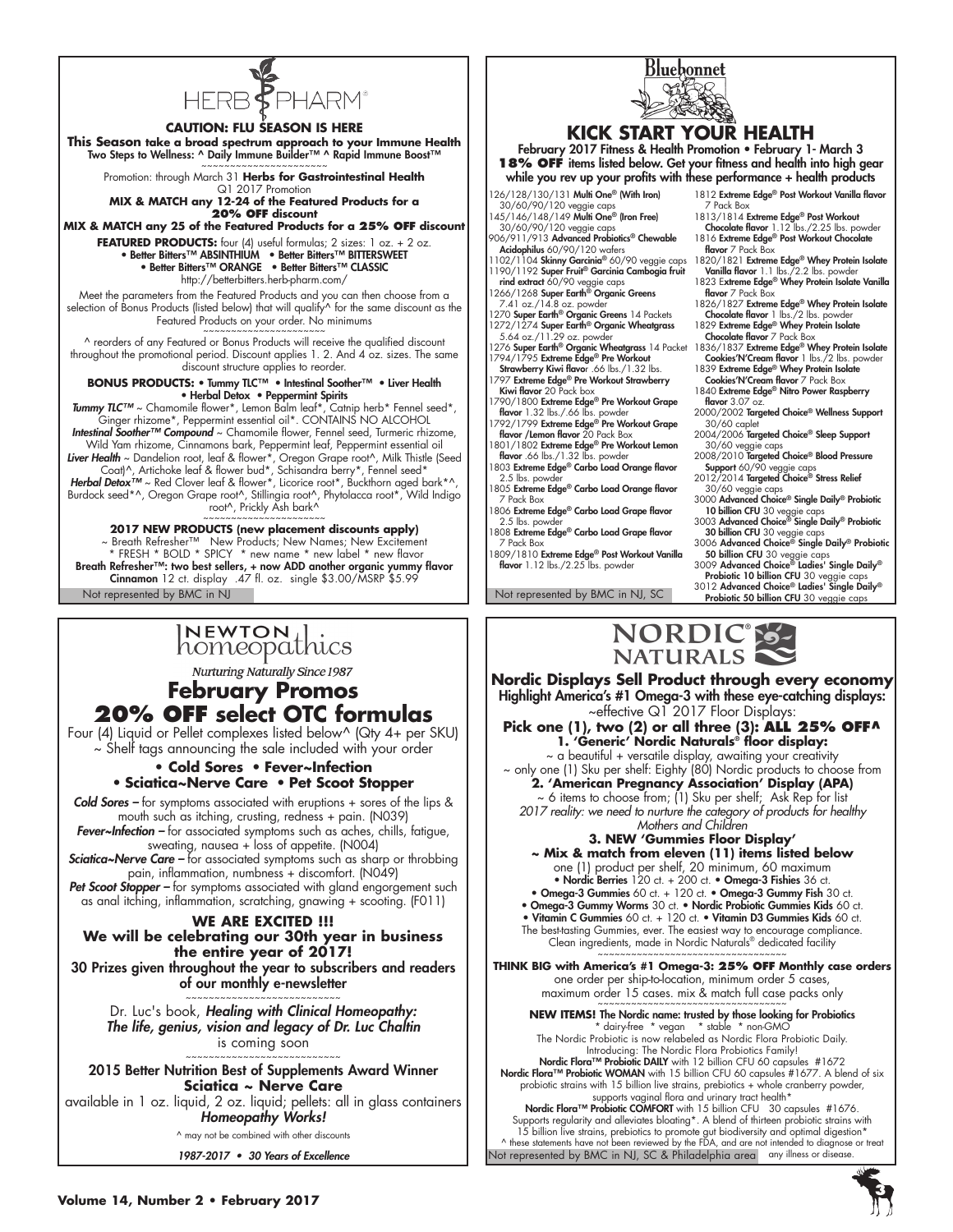

### **21st Century Health Food** *we have the technology* **What is JUVO?**

**21st Century Food Revolution**

The word "JUVO" has a Latin root that means "to give aid." The root vision of Dr. Hwang and the people who started JUVO is to do their part to help people all around the world. That help is by offering an accessible food source for achieving a healthy lifestyle. JUVO is truly a one-stop shop for whole foods, and JUVO allows the opportunity for complete organic raw whole food nutrition in one delicious meal.

The Health Food store should be the place where these good foods are promoted with zest. February is a popular time to develop and encourage new habits. JUVO can assist in February and March with enzymatic recovery followed by seasonal detox as the temperature warms (soon!). And now is the time to shed those unwanted pounds. Every foundational health protocol should start with the greatest variety of organic unprocessed raw foods. Let's do our part with this 21st Century Food Revolution.

Premium plant based foods to optimize nutrition

FREE of Gluten, Soy, Whey, Yeast, Nut, Dairy & Preservatives. No Artificial Flavors, Colors, Sweeteners & Stevia. Made in the U.S.A. JUVO: "to help, assist, aid, support, serve, further; to please, delight, gratify"  *Raw, Organic, Whole, Non-GMO.* 

Oncologist Formulated • ReJUVOnate Yourself!



**Health Education : Health Products : Aloe Vera** From Certified Organic Leaves to Superior #1 Products Worldwide!

#### **FEBRUARY Monthly Specials\*** Mix & Match, sale items listed below **12 items min for 15% off**

## **24 items max for 20% off**

• Superfuit Aloe Vera 16 oz. liquid • Superfuit Aloe Vera 32 oz. liquid

- Personal Gel 4 oz. for topical use
- Multi Vitamin & mineral 40 + 120 tab

### **SPOTLIGHT:**

Super Fruit Aloe Vera Juice: Aloe Life Superfruit tastes delicious, and is the perfect complement to Aloe Vera's health action in the body. Supporting occasional indigestion, bloating, regularity, energy and optimum health, Superfruit contains 17 extracts including; Grapes, Berries (Wild Blueberry, Black Currant, Bilberry). Pomegranate and Acai; with Resveratrol and Quercetin that bring an approximate ORAC value\* of 2400 in every serving to support body wellness for the whole family.

Also, contains 82% WL Aloe Vera Concentrate; Activ Aloe Certified made from Certified Organic Leaves. Safe for children, adults, seniors, and athletes

^ discounts must be requested when placing order ^ not combined with other discounts

 NOTE: Price increases for March 2017. Ask your BMC Rep for excel file

Whole Leaf Aloe Vera Juice Products *Aloe Life # 1 Herbal Superfood*



### **February Heart Health Month Promos**

• Sparkling Berries • Sparkling Mandarin •Sparkling Blackberry Pomegranate & Variety Pack (all flavors) **15% OFF\*** 30-counts, 7-counts & Canisters

+ **SPECIAL DEAL**

**Counter Tops: Buy 2 Get 1 FREE!** ~~~~~~~~~~~~~~~~~~~~~

#### **TEMPTING PROMOS**

**Oxylent® Prenatal Buy 6 = 25% OFF**

**Oxylent® Sport box Buy 6 of 15 ct. boxes = 25% off**

\$200 min / no max \*Discount is normally applied on orders of \$300 or more. Free shipping is at \$200. See Retailer Order Form for details. Discounts are not given automatically.

**Coming Soon:** Bringing Customers to your store + offering to Reward YOU too Details soon: Social Media Focus & Aloha Giveaway



### **February Feature 'Love your Pets Month' Pet Groomer Collection\***

a truly innovative series of animal grooming brushes US Patent 8.595.885 B1 Multi-sectioned Pad provides unique benefits + Triple Combing Advantage with Earth-Friendly Bamboo

www.thehairdoccompany.com/products/ pet-grooming/

#### **+ Cold Weather, Indoor Evenings: BATH WEATHER**

Market a bath kit to those 100 customers looking for a good bath Bath Brushes, cloths & towels Loofa Collection + Sisal Collection the versatile **Shower Brush!** Exfoliating Body Gloves + Mitts Facial Cleansing, Exfoliating Cloth Full Face Masks

#1-selling product in the catalogue, item #35 Flower Bath Sponge, extra thick ~~~~~~~~~~~~~~~~~~~

**Creating a New Category now!** 2017 means new business. 5 month-investment

March-April: show those Bass Green Brushes May: Bass Makeup Tools & Brushes June: Bass Shaving Tools + Military Brushes \* New item discounts apply

### Dr. Ohhira's Probiotics **PREPARE FOR THE MONTH: FEBRUARY COULD BE CHALLENGING**

**Dr. Ohhira's Propolis PLUS®** Popular whole food-based Green Propolis formula for prevention  $+$  response<sup> $\wedge$ </sup>

Brazilian Green Propolis + Probiotic Support + Astaxanthin **Dr. Ohhira's Propolis PLUS®**<br>30, 60 + 120 capsules

30, 60 + 120 capsules Honeybees create propolis as a flavonoid-rich, antioxidant + antibacterial substance to coat & seal the interior of their hives. Derived from plant + tree resins, propolis protects the hive from invasion by bad bacteria,

mold, and other pathogens. The best Brazilian propolis is called "Green Propolis" due to its vivid color, gained from the rare flora in the region where it is harvested, and the unique Africanized honeybees that create it. These bees have adapted to living in a very difficult environment. Using a patented water-soluble extraction method, Dr. Ohhira combined Brazilian green propolis with probiotic support, flax oil, and astaxanthin to create an innovative whole health supplement. American Vegetarian Association certified

#### Vegetarian. **+ Reg'Activ™ IMMUNE & VITALITY\***

Pairs the revolutionary probiotic strain *Lactobacillus fermentum ME-3*. with *Lactobacillus brevis KP08*, a novel Japanese probiotic strain, which supports normal IFNproduction. Together, ME-3 and KP08 provide highly synergistic immune system effects—supporting both the health of immune system cells and their balanced activity.<sup>^</sup>

these statements have not been reviewed by the FDA, and are not intended to diagnose or treat any illness or disease.



Let's face it: Lips Love Valentine's Day! **15% OFF Invoice Eco Tints + Lip Scrubs**

#### **ECO TINTS** 0.15 oz. • Rose Quartz Lip Balm • Plush Red Lip Balm • Mocha Velvet Lip Balm

• Moonstone Lip Balm • Coralyte Lip Balm • Sugar Plum Lip Balm

• Eco Tints Assorted (all 6) 36 in container

#### **Be an eco-beauty!**

Eco Tints by Eco Lips moisturize lips + provide a sheer tint in a choice of six shades. Perfect for that switch from work to evening, or any time to freshen up. Fair Trade Certified™ Organic Cocoa Butter, Fair Trade Certified™ Organic Coconut Oil, Organic Argan Oil + Aloe Vera harmonize with natural earth minerals to provide a smooth glide & a beautiful shimmering glow.

~~~~~~~~~~~~~~~~~~

#### **LIP SCRUBS** 0.50 oz. • Lip Scrub, Vanilla Bean

• Lip Scrub, Brown Sugar • Lip Scrub, Mint ~ USDA Organic, Fair Trade-Certified . ~ made with 60% Fair Trade Certified™ sugar to exfoliate and polish ~ Organic coconut + olive oil + jojoba condition & protect

~ 0.5 oz. glass jars. 6-pc display SRP. \$9.99/ea.

*The Best Lip Balm for the World*

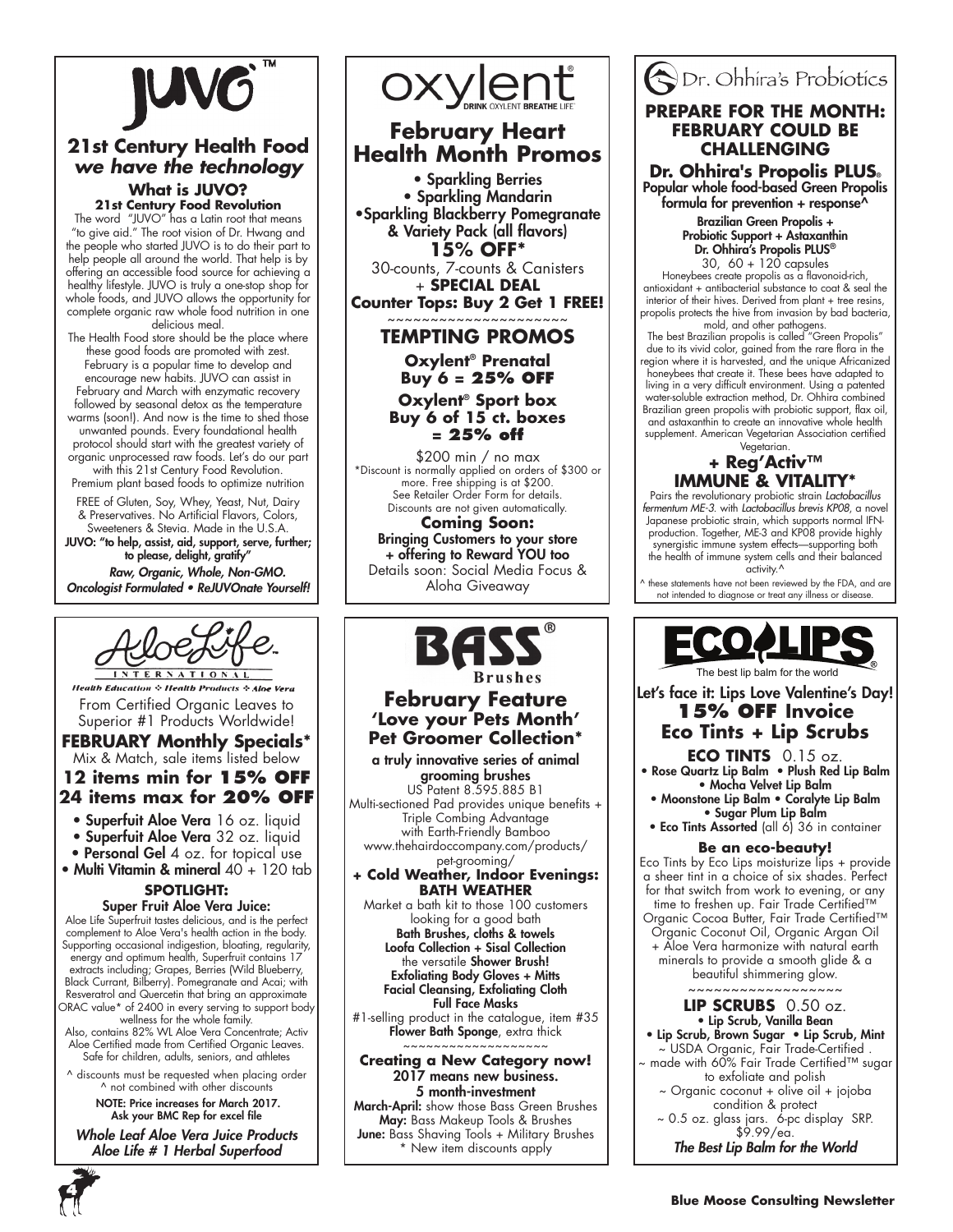## bodyceuticals

organic bodycare

### **February BMC Deals:**

**Choose from our 4 delicious BodyLove flavors:** • Coconut • Chocolate

• Almond • Cherry

#### **10% off 2 flavors 15% off 3 flavors 20% off all 4 flavors**

\*Only thru February 14th!

**• Buy 2 Almond Marzipan BodyCocktail get 1 FREE**

• NEW PRODUCT! **Organic Bioactive Calendula Salve STICK! Buy POP box of 6 get 1 FREE buyer's gift!**

Must mention promo code on order to receive discounts! Code: LOVE

Also… **Bodyceuticals** Delicious Living Award Winner for **Organic Bioactive Calendula Salve!**  Best Hand Care!

Bodyceuticals Calendula Skincare www.bodyceuticals.net www.facebook.com/Bodyceuticals www.instagram.com/bodyceuticals\_calendula/ www.pinterest.com/bodyceuticals/

## *Immune* **HEALTH BASICS**

CLINICALLY PROVEN IMMUNE SUPPORT **Immune Health Basics 10% OFF Line Drive on ALL Immune Health Basics products** 

~~~~~~~~~~~~~~~~~~~~~~

**New RevUp Wellness products shipping now 3 of each SKU 15% discount 6 of each SKU 20% discount 12 of each SKU 25% discount**  RevUp Wellness 30 tablets per pack • DEFENSE with Wellmune® • ENDURANCE • VELOCITY with Wellmune®

www.wellmune.com facebook.com/Wellmune twitter.com/wellmune youtube.com/wellmune *#bewellstaywell*



#### **MushroomScience February–March Medicinal Mushroom Special Reishi** Immune Support\*, Liver Health\* **4 ea. = 10% • 8 ea. = 15% 12 ea. = 20%** not combined with other specials. Must mention 'BMC Monthly Promotion' when placing order Reishi Super Strength extract caps are the most potent Reishi supplement available in North America through Mushroom Science's diligent manufacture Certified Organic\* • 400 mg hot water extract

12% polysaccharides

#### **Reishi Gano 161**® 4% triterpenes • 90 veggie capsules

Called the **mushroom of immortality** in ancient China, Reishi is the most revered herb in all of Classical Chinese and Japanese medicine, the premier tonic/longevity herb. Images of the Reishi mushroom are common in ancient Chinese art, and go<br>back as far as 2,000 years. *Reishi Ganoderma lucidum*.is one<br>of the most widely researched supplements in Asia, with most of the research centering on three actions: hepatic support, immune modulation and cardiovascular support. The subject of a series of human clinical studies at a major U.S. University, Reishi Super Strength delivers the very best this ancient mushroom has to offer and is the finest Reishi supplement available in the world.

**4 reasons Mushroom Science products are better:** 1. Hot water extract 2. Wood grown 3. Research validated 4. Best Price + Value

**Current Prices:** best price on the market for the most product,<br>the highest quality with an **excellent margin!**<br>90 caps \$14.60/MSRP \$27.95

\* These statements have not been evaluated by the Food and Drug Administration. This product is not intended to diagnose, treat, cure or prevent any disease.

*Setting the standard for quality in medicinal mushrooms since 1994!*



AROMA



## **FEBRUARY 2017 15% OFF Direct Orders**

### **10% OFF through Distribution**

Buy in dates: through 02.23.17

- **Pain Rescue Warm** 2 oz.
	- **Sea Baths** 20 oz.
	- \* Muscle Recovery
	- \* Sea Bath Unscented
	- \* Sea Bath Velvet Vixen
- **Skin to Skin Intimate Lube**  $2$  oz.
	- **Body Wash Foamers**  8.45 oz.
		- \* Tempting Turmeric
			- \* Minty Mischief
		- \* Lavender Lunacy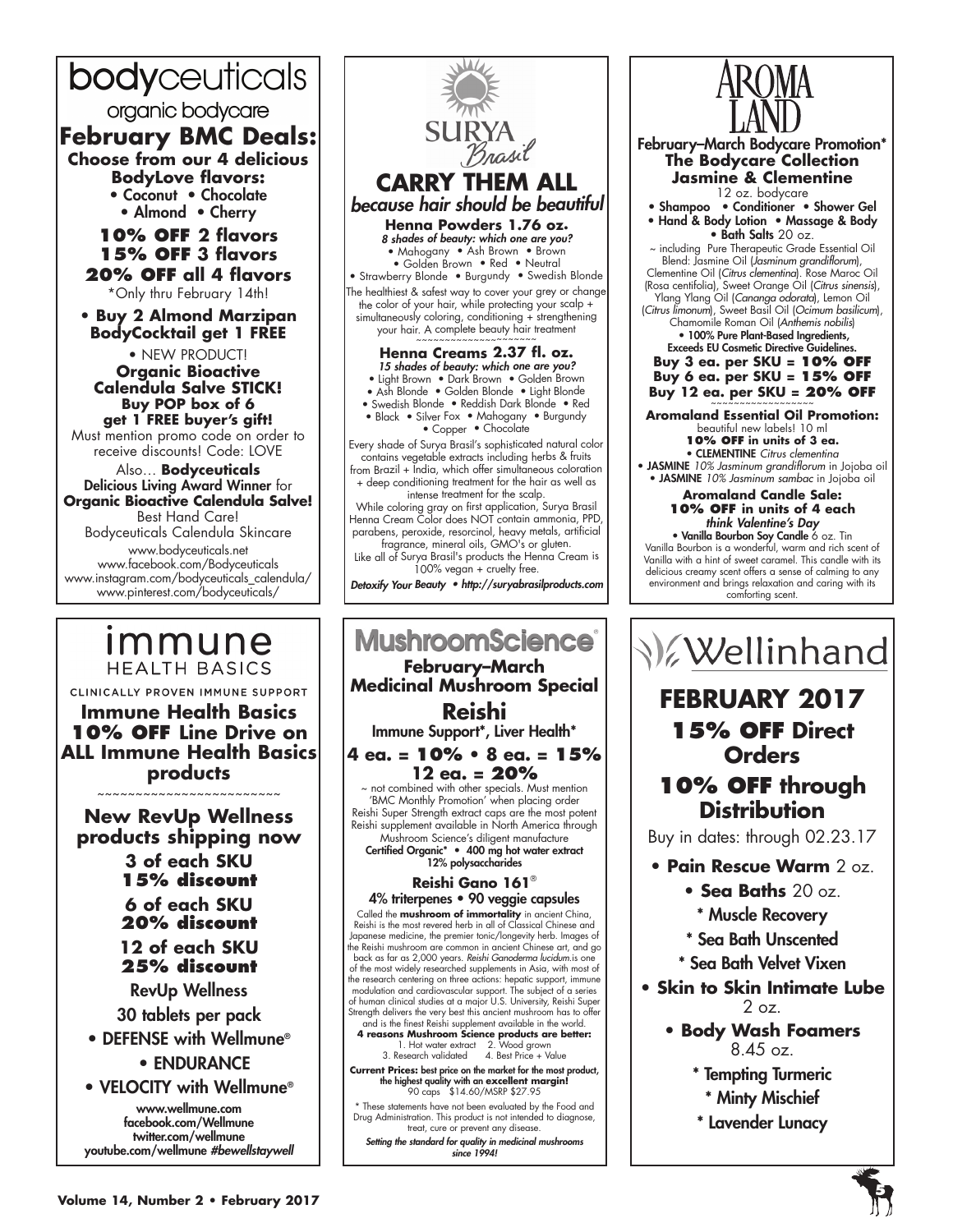## **Energy—Where it is, How to Get it** *continued*

precious profit with their sales schemes—but JUVO will always be Blue Moose Consulting's recommendation for a company to support that gives you the power of enzymes with every serving. Wall of JUVO: food for energy. (cross-merchandise near your produce sections, and have the singleserving packets near the register as the preferred choice over the many varied "nutrition bars").

It has been calculated that there are approximately 75,000 enzymes available through manufacture in the human body. They are divided into three classes: metabolic enzymes, which run the body; digestive enzymes that digest our food; and food enzymes from raw foods. Want to change the dialectic? Change that which you can most easily change. Make that Wall of JUVO loud and gain some of that multi-billion dollar energy industry!

"Enzymes are organic catalysts which aid in facilitating chemical reactions in the body. Enzymes are needed for metabolic pathways in the body, respiration, digestion and other important life processes. When enzymes function properly, homeostasis is maintained."

The energy present in food is codified by a unit known as a calorie, which defines the amount of energy required to raise a single gram of water one (1) degree Celsius. "The calories that exist in nutrients are actually chemical energy. This is the energy that exists in the bonds of molecules such as the sugar glucose". [Don't get me started on the inadequacy of the calorie-count system: what is more important to know is that calories can delineate energy and therefore we can know a starting point, which should be analyzed uniquely for each specific food we want to understand!]

Vitamins can only metabolize energy that already exists in the cells. So as we dig deeper, we realize that the mystery of energy is truly quantum physics in 3D moving really fast. Throw in biochemical individuality and the brain's perception, and you may want to just throw your hands up in frustration. But don't. Think about what we can do, with today's knowledge and science: what we know

### **NEW CUSTOMERS 2017**

The only way you will be able to get the new customers is if you let them know that your store is valuable to them:

#### **Pregnancy Health HERE**

- Signs in the window + around the store
- Feature products + put them "on sale"
- Get the products room to breathe: an entire shelf: Nordic Naturals, Oxylent by Vitalah + Bluebonnet Nutrition
- Start with a February floor display front & center

#### **"American Pregnancy Association" Display (APA)**

~ 6 items to choose from; (1) Sku per shelf featuring products for Mom & baby, all endorsed by the American Pregnancy Association

| Choose from               | items/boxes per shelf |
|---------------------------|-----------------------|
|                           |                       |
|                           |                       |
| Baby's DHA vegetarian  12 |                       |
|                           |                       |
|                           |                       |
|                           |                       |
|                           |                       |

#### 2017 reality: we need to nurture the

category of products for healthy Mothers and Children…because Kids are gonna be born in 2017!

#### *from page 2* **Product Highlight NEW & NOW SHIPPPING In Time for February Heart Health Month**

#### **Bluebonnet Nutrition Targeted Choice® Blood Pressure Support Formula vegetable capsules.**

This wholesomely crafted blood pressure support formula contains a blend of complementary vitamins, minerals + (sustainably harvested or wildcrafted) herbal extracts, as well as pharmaceutical-grade amino acids plus CoQ10 to help maintain blood pressure levels already within the normal range. This unique vegan/vegetarian (soy-, gluten- and milk-free), non-GMO, kosher-certified, structure-function formula is important for those looking for a truly natural solution to managing their blood pressure.^

#### KEY ATTRIBUTES:

- Whole food-based Vascular Defense formula^ Scientifically substantiated potencies • KOF-K Kosher-certified
	-
- Vegan/vegetarian Free from most common allergies: soy, gluten, milk

### **Targeted Choice® Blood Pressure Support Formula**

#2008 – 60 ct. veg caps WHSL \$11.48/MSRP \$22.95 #2010 – 90 ct. veg caps WHSL \$16.98/MSRP \$33.95

2 caps: Vitamin B6 20 mg, Magnesium (aspartate) 150 mg, l-Arginine (free form) 250 mg, Taurine (free form) 250 mg, Hawthorn Extract (flower/leaf) 150 mg, Onion + Pumpkin 150 mg [OPtain120™ (Powder) is a standardized extract containing 50% onion (Allium cepa)+ 50% pumpkin (Cucurbita maxima], Hibiscus flower powder 100 mg, Olive Leaf Extract 100 mg, Grape Seed Extract 50 mg, CoQ10 (ubiquinone) 20 mg

WARNING: Do not use this product if you are pregnant, trying to conceive or breastfeeding. If you have a medical condition or are taking prescription medication, particularly nitrates and erectile dysfunction or blood pressure drugs, consult your physician before use. Do not use two weeks prior and following surgery.

^ these statements have not been reviewed by the FDA, are not intended to diagnose or treat any illness or disease.

#### **Show it BIG, + let people know you have Targeted Choice Supplements in your store.** Sold only to health food stores; in glass bottles + with a strict MAP-Policy

at this time; and where you should be directing people!

The body needs outside support: food. Food Energy. Energy comes from food (I tell that to my 84-year old Mom who says she doesn't feel hungry but she is frustrated by how tired she is all the time…is that story playing out all over the country where food superabundance gets wasted in immeasurable quantities?) Help the older generation understand the potential of bitters and aloe and getting the digestive juices flowing; and life.

Metabolic Energy: the cells are programed to find energy from the environment and to use that energy in a dance that makes energy to explode energy to make more energy. Thank you universe. "Human cells use a molecule known as ATP, or adenine triphosphate, for energy. ATP is metabolized through the process of cellular respiration, which first requires some sort of input molecule like glucose. There are only three organic nutrients that can be metabolized into ATP by the cells: carbohydrates, fats and proteins. Therefore, they are the only nutrients that can be said to contain calories."

For most people, a rebuild of the structure of their cellular metabolism construct is not needed. Rather, what is needed is just enough simple energyproducing catalysts; some good clean fuel; and some general attention to the process of detoxing the clutter that gunks things up. That said, we should consider that in some way the amount of energy needed is double the amount needed for the most spectacular fireworks display, which only has to explode and only once! The human body is so innovative though, and recycling occurs everywhere in the efficiencies of our properly respected human temples. There is no room in this newsletter to marvel about metabolic pathways and their constant action and efficiencies.

Want to aid the body? Well, most people following nutrition realize that those intra-cellular components—CoQ10/Ubiquinol, Superoxide Dismutase (S.O.D. as found in the Bluebonnet's *Superfruit Cantaloupe Melon Extract* and **Oxylent's** effervescent energy-providing multis) and the latest greatest advancement in nutritional

science, bio-available Glutathione—are how we can make the cell perform better.

Cellular health. The consumer needs to realize this goal every time they take their daily Omega-3s, because the fat-profile of the cell is so important for cell-signalling. Finish the prescription off with l-Carnitine and Alpha Lipoic Acid, and we realize we have amazing tools available to keep the cell growing ever forward in the best health possible.

The newest nutritional essential on the market is the exciting new product from Bluebonnet Nutrition® called *NITRO*. As nutrition guru and jolly educator, David Stouder, adds to the conversation, "When it comes to energy, the immediate effects of stimulants are seductive to the point of obscuring their depleting nature. Many herbs and superfoods, while being excellent at nourishing our inherent energy production capacity, take time to build reserves. The discovery of Nitric Oxide (NO) has revived the word 'dramatic' when it comes to natural energy. NO is a signaling gas created within our bodies whose most noticeable effect is circulation and blood flow. This is key to providing cells with oxygen and nutrients for energy creation. Beets and dark leafy greens are rich in dietary nitrates that can be NO precursors. L-Arginine is an amino acid that is the most notable natural pathway to optimum NO availability. Bluebonnet's 'Nitro' brings the energy experience to a new level with Nitrosigine: a molecular combination of L-Arginine, Inositol, and Silica proven to surpass L-Arginine alone." Our stores can and should be energy stations—if we just realize what we have available on our shelves.

Our problem is not that we don't have the good stuff (unless you are not endcapping Bluebonnet's new NITRO and **Essential Formula**s three (3) *Reg'Activ™* formulas, with the antioxidant probiotic *Lactobacillus fermentum ME-3*) but rather that we don't know how/where to position the products or how to tell their stories.

Reg'Activ™ is a truly startling probiotic breakthrough. ME-3 began in 1995, when awardwinning microbiologist Marika Mikelsaar, MD, PhD and her team of research scientists isolated the probiotic strain called *Lactobacillus fermentum ME-3*  after finding this unique strain capable of producing



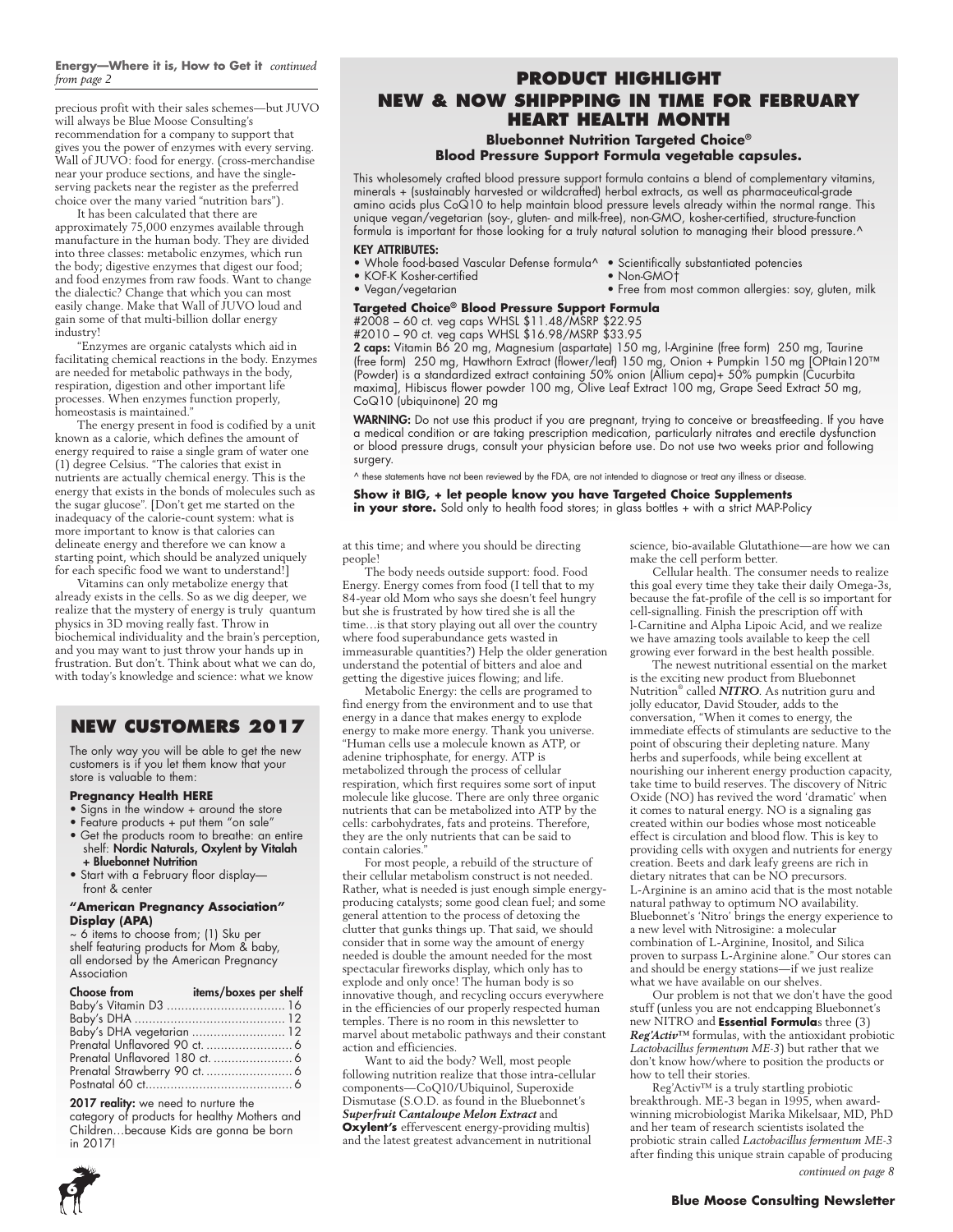### **WE ARE HEALTH FOOD PEOPLE: Michael Hennessey, President, Blue Moose Consulting LLC**



Happy Heart Health Month! May we all maintain loving, smart and healthy hearts. As Blue Moose Consulting enters our 15th year, I want to move the challenges to the side for a moment (like rocks and pebbles on a side table), and fully and lovingly embrace the magnificence that has been produced in the world of my compadres here: the retail stores—the heart of the natural health movement—that serve their communities with Dignity; the Manufactures that BMC has been blessed to be associated with, and the fine and beneficial products that they have been inspired to produce and offer for public health; and the most important people who have allowed the Blue Moose mission to grow and flourish, the

BMC Team that keeps us going.

Recently, I reminded our team that the lifeblood that sustains our business is YOU: the natural products retailers (and etailers!). What a change we have witnessed in that fortnight path we are now emerging from today! Crazy? Amazing!? Unimaginable?! As the creator of this Moose-ish enterprise, I have been the arbiter of the lines that we have chosen to take up the shield for, and work for. I am honored to be associated with the companies who have given us their trust; and I have admiration and fond memories of almost every company we ever associated with: [yes, there was that one mistake!] For those of you who know me well, I value the goal of always speaking truth, (and I wear my emotions on my sleeve…)

... Or is that my heart that I wear on my sleeves? or is it actually passion that you witness when you see Michael-ness in action? As a thankful child of two wonderful parents—and I will never play down how much I adore my Mom, Nancy, who is our checkwriter for payroll and absolutely the best and most dedicated worker ever—I always like to share the wisdom and integrity that I learned from my affable yet unyielding Father, Frank. I love to remind my nieces and nephews that Frank always hated a liar! If we all can take the challenge of speaking truth in our lives as if it were an unbending virtue, then I believe that we would all find ourselves in a stronger and more generous society.

Truth. For 14+ years, I have tried to write truth through this labor of love. The monthly *Blue Moose Consulting Newsletter* is one written history of our world. I do hope that you find it of value: to help you with your day-to-day business, and as an occasional inspiration. Truth is the virtue that I embrace when I speak about the Quality of the products that we represent. Quality healthcare begins with quality natural healing tools, and I have chosen the best; and, the truth is that every member of the Blue Moose Team is proud of the companies and products they present to you and educate you on. Truth is the admiration that I have always had for Bluebonnet Nutrition® and the Barrows family. The vision and virtue that they bring to their company—maybe not flashy but certainly absolutely loyal and dedicated—is a shining star standing above a sea of competitors whom often look for profit with a willingness to spin storylines that strategically seem to belie their cost-benefit short-cuts. In my 15 years of observation, I can only say that my greatest letdown is that Bluebonnet's quality product and vocal loyalty to the health food stores has not been matched equally with a thankful embrace by every store that lists itself under health food retail in the virtual phonebook of the 21st Century. In today's marketplace, you have to know who your friends are. Get to know Bob and Gary Barrows sometime: good lineage—heroic health servants.

It has been fun to watch and learn business in the context of health. Most of the business conducted in our industry today is less than healthy. Margin has been trumping quality for years. Buyers seem to have forgotten what a good thing is! Intention matters, as I remind when we consider the sourcing of the Herb Pharm<sup>®</sup> plant herbals. Good product is essential; and so is commerce that is clean and honest and good too.

Too many other companies in our industry today who sell you product, generally speaking, lie to you when they promise even playing-fields in response to your just complaints about price collusions meant to advantage the big players at the expense of the corner health stores. Frank hated liars: his son carries forward his courage.

As you look at where you want your store to be in 2017, take a look again at all the lines that we represent at Blue Moose Consulting. Bluebonnet Nutrition® led the charge on what is now called MAP Policy: it is just fair trade. Minimum Advertised Pricing: I call it business-survival protection for partners you want to associate with. "Practical business" that I am sure that Joyce Barrows (Mom) from Bluebonnet insists upon: long-term relationship building. Honesty. What our industry once considered the only option!

Nordic Naturals® has the best MAP-enforcement policies today. That may be another reason why they dominate national Omega-3 Supplement Oil sales. Because of the integrity of this business model and the successes that Bluebonnet and Nordic Naturals® have had in staying the most honest course, more and more companies are working to get MAP-compliance back into their core business strategies. Truth: BMC companies are all moving to legal scenarios where they can keep their products in your stores at a price that you can benefit

from. Companies that go the other direction get no respect at all from me. (How about you?). They are not friends, regardless of the price: and I suggest that you stay invested in your friends. 2017 is the year to break free of the conpeople, and rebuild a store where you are happy every time you pick up something from your shelf where you can say, I believe in this product (because they believe in me!)

Virtue and passion. Businesses can survive anything if they have virtue and passion. My message has never changed in these past 15 years: I honor and devote my career to the survival and beautiful growth of the local natural-health community resource center. Sure I care about soil integrity and fair commerce for wildcrafters and the world-saving development of sustainable and renewable energy—and a religious respect for all living creatures, big and small—but my heart is wrapped in the places you work to help those who find their way into your business to stay well and get better.

If you haven't seen me in a while, I write all this to remind you that I am still me. ("whether I find my way in this world or never belong, I've got to be me.."\*). Trust me, business can fully engulf your time; and the world is burdened with excesses that take away from the joy and mission of helping people. Many of us are chained to details and unable to meet the people as much as we used to. This is never good. We need to be in front of people: we need to educate them. Look around you in the world today: America is very sick: the entire world is even sicker. Our message of balance and self-respect and empathy and care and virtue and human-respect and justice is being drowned out. Big corporate thumbs are pressing down on our mission trying to crush us. We, the community, are the people. We are the future that we envision. I am still very visible, and very available and very much still dedicated to this mission. From hippies and the religious, to farmers and the nutritional scientists and herbalists, to the original small health food stores to complementary health care and even the future wholistic compounding pharmacies to everything that is today: I stand with this method of living in health.

But you don't need me: you need to continue to evolve your vocation to be the best it can become. BMC and our Team are here with the sole mission to assist you. I have sacrificed and worked hard and long to provide a team to be there for you, and I hope and anticipate that the BMC team will continue to grow in value for your business this upcoming year.

I chose to profile the Main Moose this month in We Are Health Food People (that is not a Maine Moose: I am from the City of Brotherly Love, and I now inhabit the Capitol with the motto: no taxation without representation). I proudly live in the District of Columbia, where the people are the best in the world: and we are forgiving of the trash that is sent here to manipulate power under the guise of governance. We all deserve better. Keep your elected officials at home, and get your own house in order: DC is a prized possession and we gently remind often that no one has the right to besmirch this Potomac River town the way that they do! I am for DC Statehood: none of us are free till all of us are free!

I am a consciously-evolving human being. I am a social justice patriot. I am an environmentalist, and an equal-rights advocate, and a pacifist. I am a poet and a rebel. I love my Family, especially my nieces and nephews and their blessed children. I cheer for my Philly-teams, even though my best-friend Theresa insists that "sports don't matter." I am a book collector, a book lover, a book reader; and a loyal watcher of Book TV. I write every day. I constantly listen to Public Radio, and try to catch Democracy Now as often as possible. I think that Rachel Maddow is the smartest person I have ever gotten news and analysis from on the tube. I admire unflinching intelligence and caring leadership. I hope that you can respect my beliefs, and that you still like me.

My best friend Theresa is more responsible for my dedication to the success of this company through adversity than I am. A better friend cannot be found. She believes in me. I believe in her, and I believe in love and goodness, and I believe in you. I am Michael, and I always have been! MPH: shooting star guiding light through the perpetual galaxy: a Child of God! This tear is a tear for the tragedies of today and in response to metastasizing and ugly human folly. I pray for the return of morals, and kindness and civility.

So, I will show my picture and babble on again in some future edition of the BMC newsletter. And I offer that if you ever want an honest opinion, you can call on me. I conclude by saying that soon in 2017 I will be launching a new dimension to Blue Moose Consulting. Called "Michael Alive,"

it is my latest invention to try to remain helpful and relevant in a changing, bloated and sometimes misguided "Natural Channel." The purpose will be to re-connect with you directly: Michael to you, kind reader and friend. With voice extended and mind engaged, I will ask you how your business is doing, and what we can do together-along with our dedicated BMC Team-to keep the mission alive, and the business and influence growing. To remain vital: which is the only way that I wish to live.

Happy Valentine's Day and Happy Heart Health month. (word for the year: glutathione). Know your heart: it is who you are. Learn to speak your heart: it is part of an essential health protocol, and it feels good too! Searching for Peace of mind, trying to live poetically every day—never bending to injustice or evil— I remain a friend to your cause, and I love you! Let's connect soon.

\* lyrics by Walter Marks, born January 15th as was Martin Luther King!